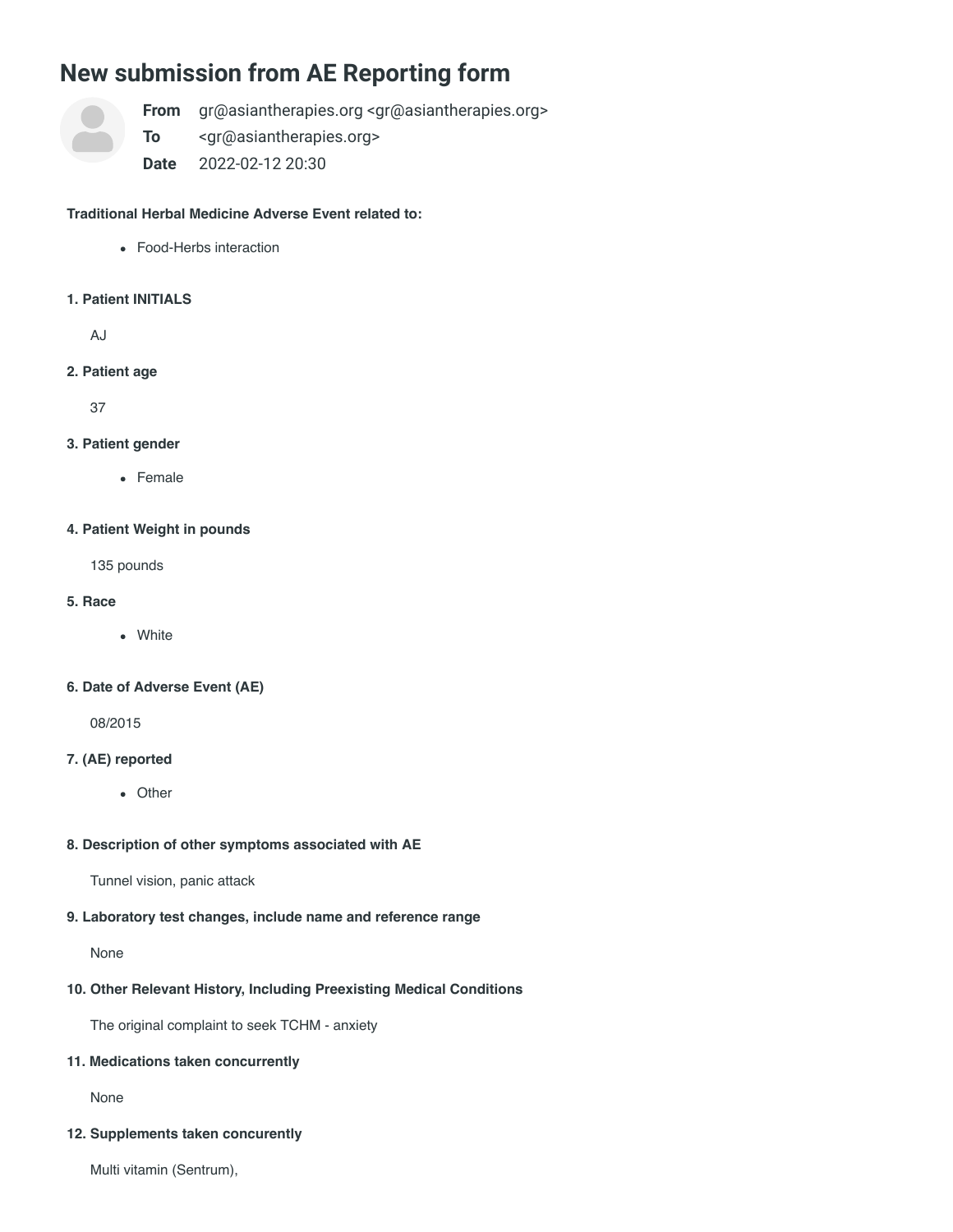#### **13. Known Allergies**

None

#### **14. Product acquisition source**

Custom 5:1 Granule TCHM formula compound & dispensed by 3rd party compounding party

#### **15. Product Manufacturer Name and website**

KPC. https://www.kpc.com/

#### **16. Compounding Facility name and website**

Crane Herb Pharmacy. https://www.craneherb.com

#### **17. Suspected product name (If custom use "Classic Base Formula Name modified", e.g. Xiao Yao San modified)**

Xiao Chai Hu Tang modified

#### **18. Product Lot # if patent or Rx # if custom**

Rx number: 123456

#### **19. Daily intake dose in grams**

2 grams 3 times a day

#### **20 List all TCHM formula ingredients, include each ingredient amount & lot # if compounded in your office)**

Chai Hu Bupleurum 柴胡 25.00% Ban Xia (Zhi) Pinellia ginger-cured 半夏 15.00% Huang Qin Scutellaria 黃芩 10.00% Ren Shen (Hong) (5:1) Ginseng ⼈參 9.00% Sheng Jiang Ginger (Fresh) ⽣薑 9.00% Zhi Gan Cao Licorice (Baked) 炙⽢草 5.00% Da Zao (Hong) red Jujube - dates (Red) ⼤棗(紅) 9.00% Bai He Lily Bulb 百合 9.00 % Dang Gui (Shen) Tangkuei Root 當歸 9.00%

#### **21. Form of the preparation**

Loose 5:1 granules measured at home

# **22. Date range of TCHM administered**

7 weeks

#### **23. How soon after start of TCHM intake AE appeared**

20 min after 2nd daily dose intake

# **24 Patient complaint(s)**

Abdominal discomfort, alternating bowels, alternating body temperature, irregular periods, fatigue - (3 small children), lowgrade anxiety.